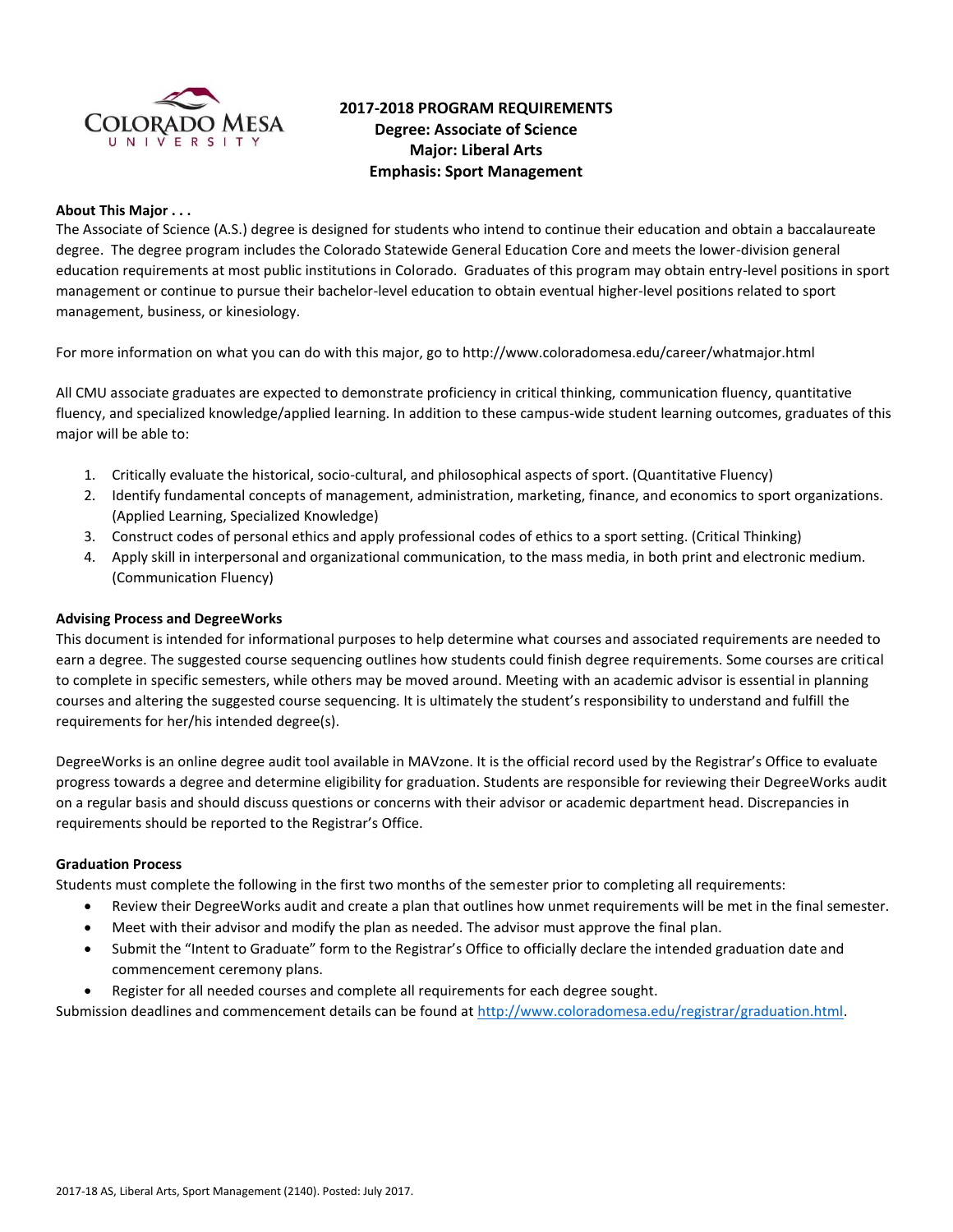## **INSTITUTIONAL DEGREE REQUIREMENTS**

The following institutional degree requirements apply to all CMU Associate of Science (AS) degrees. Specific programs may have different requirements that must be met in addition to institutional requirements.

- 60 semester hours total.
- Students must complete a minimum of 15 of the final 30 semester hours of credit at CMU.
- 2.00 cumulative GPA or higher in all CMU coursework.
- A grade of "C" or higher must be earned in all Essential Learning courses in order to be accepted for transfer under the Colorado Core Transfer Consortium General Education curriculum or gtPathways, Colorado's guaranteed transfer program.
- A course may only be used to fulfill one requirement for each degree/certificate.
- No more than six semester hours of independent study courses can be used toward the degree.
- Non-traditional credit, such as advanced placement, credit by examination, credit for prior learning, cooperative education and internships, cannot exceed 15 semester credit hours for an associate of science degree; A maximum of 6 of the 15 credits may be for cooperative education, internships, and practica.
- Pre-collegiate courses (usually numbered below 100) cannot be used for graduation.
- Capstone exit assessment/projects (e.g., Major Field Achievement Test) requirements are identified under Program-Specific Degree Requirements.
- The Catalog Year determines which program sheet and degree requirements a student must fulfill in order to graduate. Visit with your advisor or academic department to determine which catalog year and program requirements you should follow.
- See "Requirements for Undergraduate Degrees and Certificates" in the catalog for a complete list of graduation requirements.

#### **PROGRAM-SPECIFIC DEGREE REQUIREMENTS**

2.0 cumulative GPA or higher in major content area.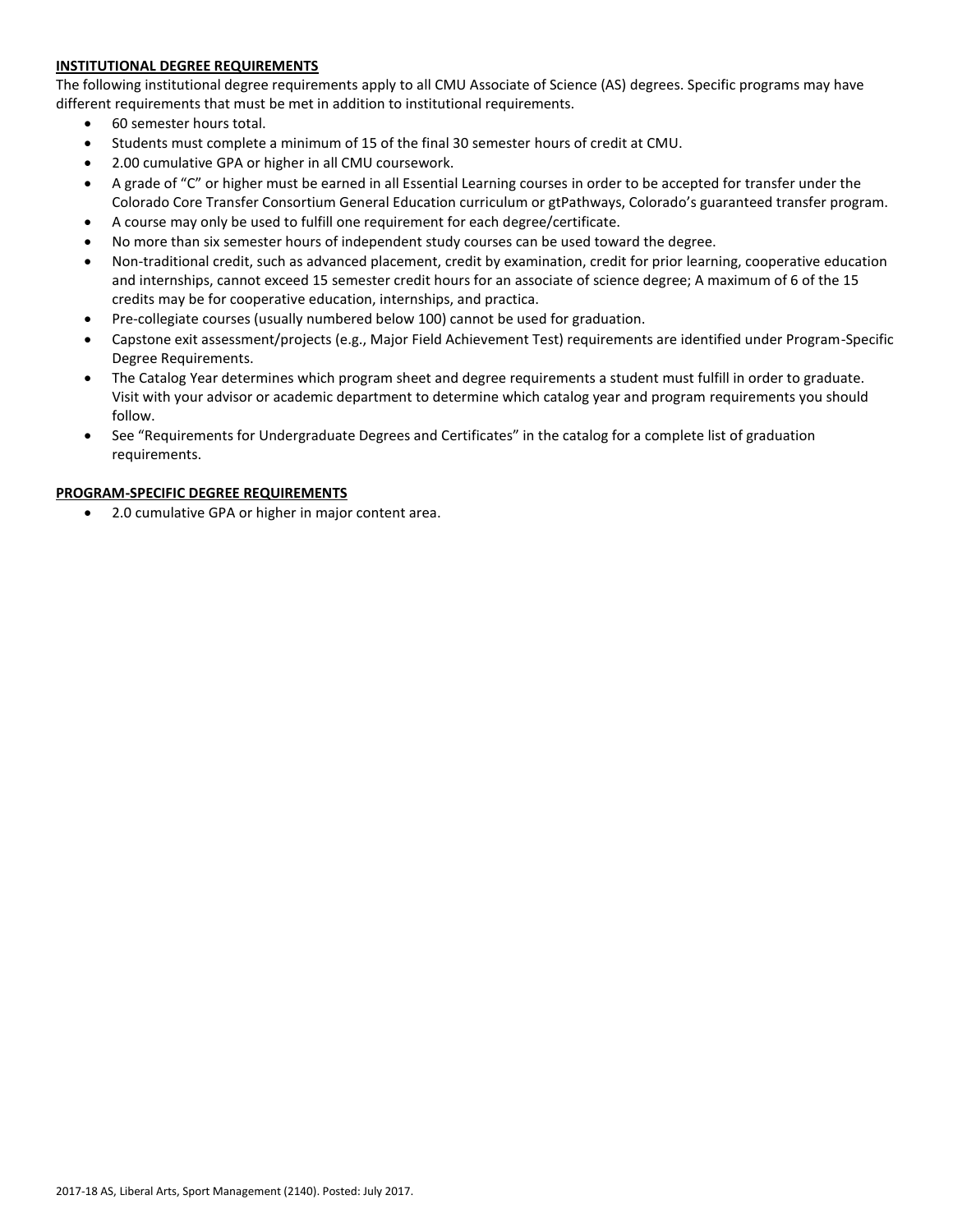### **ESSENTIAL LEARNING REQUIREMENTS** (31 semester hours)

See the current catalog for a list of courses that fulfill the requirements below. If a course is an Essential Learning option and a requirement for your major, you must use it to fulfill the major requirement and make a different selection for the Essential Learning requirement.

**English** (6 semester hours, must receive a grade of "C" or better and must be completed by the time the student has 60 semester hours.)

- ENGL 111 English Composition (3)
- ENGL 112 English Composition (3)

**Mathematics** (3 semester hours, must receive a grade of "C" or better, must be completed by the time the student has 60 semester hours.)

MATH 113 - College Algebra (4) or higher

\*3 credits apply to the Essential Learning requirements and 1 credit applies to elective credit.

**Humanities** (3 semester hours)

 $\square$  Select one Humanities course (3)

## **Social and Behavioral Sciences** (6 semester hours)

- $\square$  Select one Social and Behavioral Sciences course (3)
- $\Box$  Select one Social and Behavioral Sciences course (3)

**Natural Sciences** (7 semester hours, one course must include a lab)

- $\Box$  Select one Natural Sciences course (3)
- $\square$  Select one Natural Sciences course with a lab (4)

**History** (3 semester hours)

 $\Box$  Select one History course (3)

**Fine Arts** (3 semester hours)

 $\Box$  Select one Fine Arts course (3)

#### **OTHER LOWER-DIVISION REQUIREMENTS**

**Wellness Requirement** (2 semester hours)

- $\Box$  KINE 100 Health and Wellness (1)
- $\Box$  Select one Activity course (1)